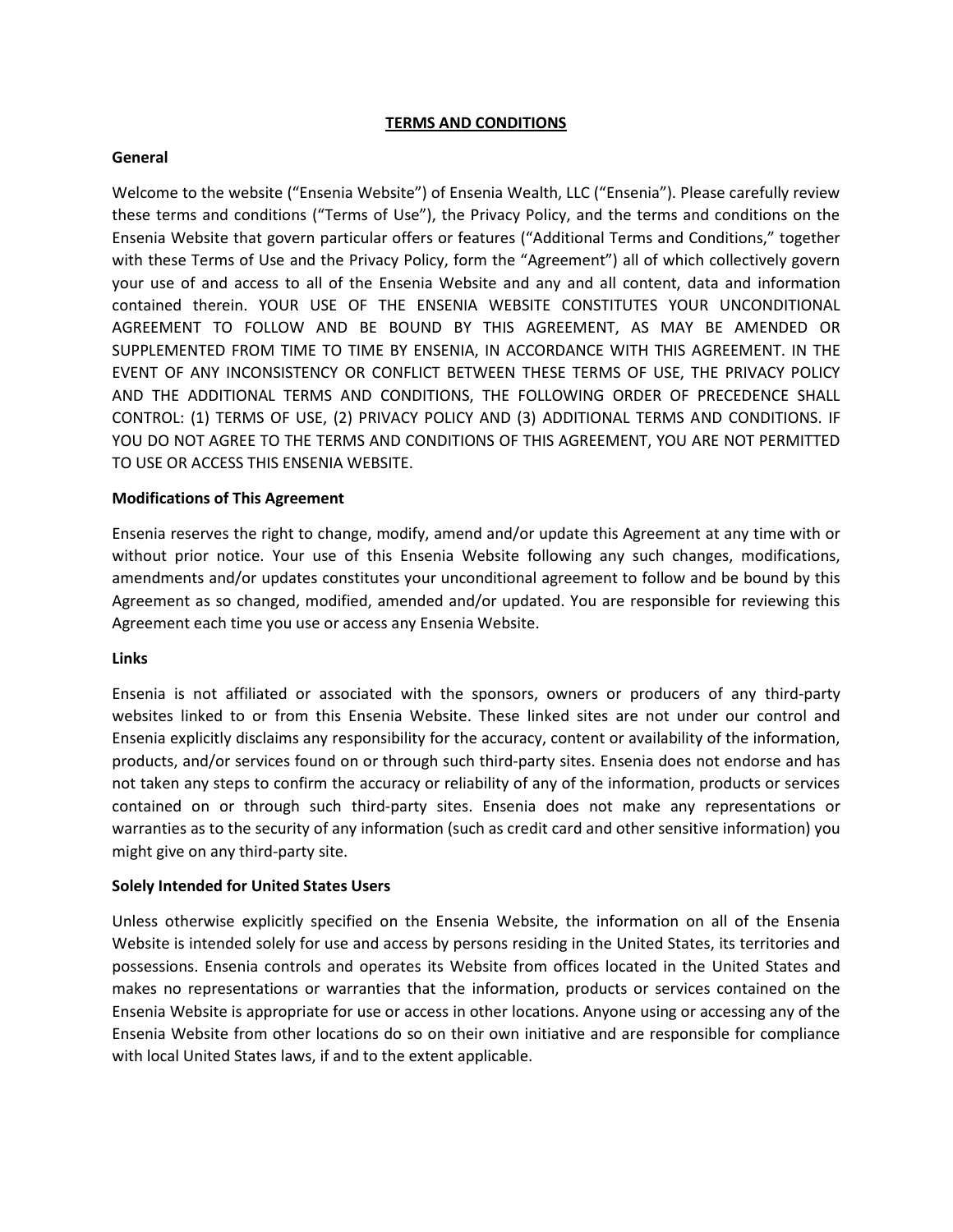#### **Use**

The Ensenia Website and its contents are intended solely for personal use. Unless otherwise explicitly specified, all materials that are included in or are otherwise a part of this Ensenia Website are copyrights, patents, trademarks, trade dress and/or other intellectual property owned, controlled or licensed by Ensenia or by third parties who have licensed their materials to Ensenia and are protected by U.S. and international intellectual property laws. The compilation (i.e., the collection, arrangement and assembly) of all materials on this Ensenia Website is the exclusive property of Ensenia or its licensors and is protected by U.S. and international copyright laws. Except as solely provided in the next sentence, no material from any Ensenia Website may be copied, reproduced, republished, uploaded, posted, transmitted or distributed in any way. You may download one copy of the materials on any single computer for your personal use only, provided that: (a) you keep intact all copyright and other proprietary notices; (b) you do not use the materials in a manner that suggests an association with any of our products, services or brands; and (c) you make no modifications to the materials. In addition, you agree not to: (m) use or access this Ensenia Website for any purpose that is unlawful or prohibited by this Agreement; (n) use or access this Ensenia Website in a manner that could damage, disable, overburden, or impair any Ensenia server or the networks connected to any Ensenia server; (o) interfere with any third party's use and enjoyment of this Ensenia Website; or (p) attempt to gain unauthorized access to accounts, computer systems or networks connected to any Ensenia server through hacking, password mining or any other means.

#### **Website Disclaimer**

THIS ENSENIA WEBSITE IS PROVIDED BY ENSENIA ON AN "AS IS" AND "AS AVAILABLE" BASIS. ENSENIA MAKES NO REPRESENTATIONS OR WARRANTIES OF ANY KIND, EXPRESS OR IMPLIED, AS TO THE OPERATION OF THIS ENSENIA WEBSITE OR THE INFORMATION INCLUDED ON SUCH ENSENIA WEBSITE. ENSENIA DISCLAIMS ALL WARRANTIES, EXPRESS OR IMPLIED, INCLUDING, BUT NOT LIMITED TO, THE WARRANTIES OF MERCHANTABILITY, FITNESS FOR A PARTICULAR PURPOSE, NON-INFRINGEMENT, TITLE, CUSTOM, TRADE, QUIET ENJOYMENT, SYSTEM INTEGRATION AND FREEDOM FROM COMPUTER VIRUS. ENSENIA DOES NOT REPRESENT OR WARRANT THAT THE FUNCTIONS CONTAINED IN THIS ENSENIA WEBSITE WILL BE ERROR-FREE OR UNINTERRUPTED, THAT DEFECTS WILL BE CORRECTED, OR THAT THE ENSENIA WEBSITE OR THE SERVER THAT MAKES THE ENSENIA WEBSITE AVAILABLE ARE FREE FROM ANY HARMFUL COMPONENTS INCLUDING VIRUSES. ENSENIA DOES NOT MAKE ANY REPRESENTATIONS OR WARRANTIES THAT THE INFORMATION ON THIS ENSENIA WEBSITE IS ACCURATE, COMPLETE, CORRECT, ADEQUATE, USEFUL, TIMELY, RELIABLE OR OTHERWISE. YOU ACKNOWLEDGE, BY YOUR USE OF THIS ENSENIA WEBSITE, THAT YOUR USE IS AT YOUR SOLE RISK.

# **Limitation of Liability**

UNDER NO CIRCUMSTANCES AND UNDER NO LEGAL OR EQUITABLE THEORY, WHETHER IN TORT, CONTRACT, STRICT LIABILITY OR OTHERWISE, SHALL ENSENIA OR ANY OF ITS MEMBERS, MANAGERS, AFFILIATES, EMPLOYEES, DIRECTORS, OFFICERS, AGENTS, VENDORS, OR SUPPLIERS BE LIABLE TO YOU OR TO ANY OTHER PERSON FOR ANY INDIRECT, SPECIAL, INCIDENTAL OR CONSEQUENTIAL LOSSES OR DAMAGES OF ANY NATURE ARISING OUT OF OR IN CONNECTION WITH THE USE OF OR ACCESS TO OR INABILITY TO USE OR ACCESS THIS ENSENIA WEBSITE, INCLUDING, WITHOUT LIMITATION, DAMAGES FOR LOST PROFITS, LOSS OF GOODWILL, LOSS OF DATA, WORK STOPPAGE, ACCURACY OF RESULTS, OR COMPUTER FAILURE OR MALFUNCTION, EVEN IF AN AUTHORIZED REPRESENTATIVE OF ENSENIA HAS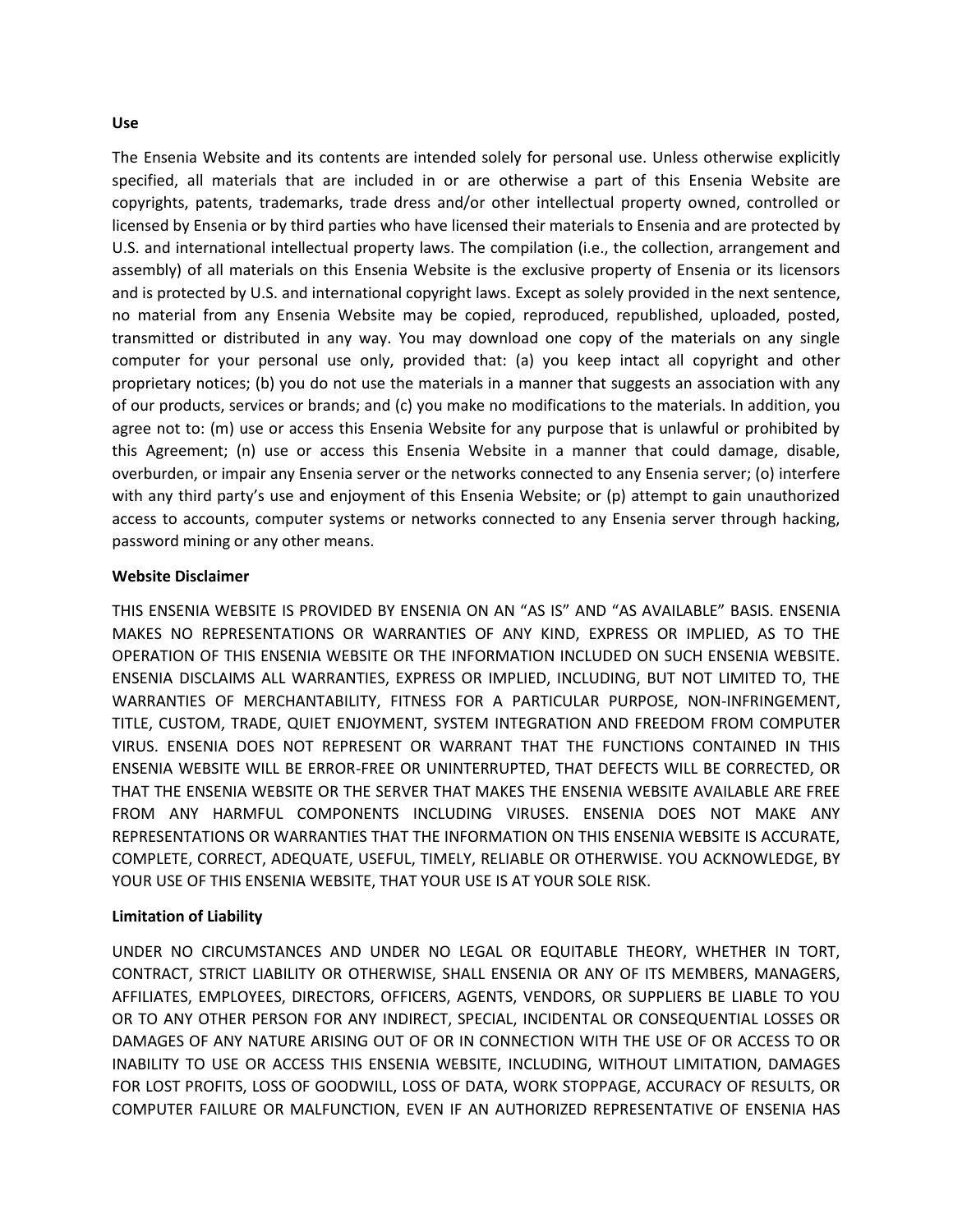BEEN ADVISED OF OR SHOULD HAVE KNOWN OF THE POSSIBILITY OF SUCH DAMAGES. YOU AGREE THAT YOU, AND NOT ENSENIA, SHALL ASSUME THE ENTIRE COST OF ALL NECESSARY SERVICING, REPAIR OR CORRECTION IN THE EVENT OF ANY SUCH LOSS OR DAMAGE. IN NO EVENT WILL ENSENIA BE LIABLE FOR ANY DAMAGES IN EXCESS OF ONE HUNDRED UNITED STATES DOLLARS (\$100.00) FOR ANY CLAIMS ARISING FROM OR RELATED TO THIS AGREEMENT.

# **User Submissions, Postings and Email Communications**

All submissions, postings and email communications to or through the Ensenia Website shall be subject to the Ensenia Policy Regarding Submissions, Postings and Other Communications, which is incorporated into this Agreement by this reference.

# **Online Copyright Infringement Notification Policy**

If you believe that this Ensenia Website(s) contains materials that constitute copyright infringement, please notify Ensenia in accordance with our Online Copyright Infringement Notification Policy.

# **Indemnification**

YOU AGREE TO DEFEND, INDEMNIFY AND HOLD ENSENIA AND ITS MEMBERS, MANAGERS, AFFILIATES, SUBSIDIARIES, DIRECTORS, OFFICERS, EMPLOYEES, AGENTS, AND CONTRACTORS HARMLESS FROM AND AGAINST ANY AND ALL CLAIMS, DAMAGES, COSTS, AND EXPENSES, INCLUDING ATTORNEYS' FEES, ARISING FROM OR RELATED TO (I) YOUR USE OF THIS ENSENIA WEBSITE AND/OR (II) YOUR BREACH OF ANY OF THE TERMS OR CONDITIONS OF THIS AGREEMENT.

# **Terms and Termination**

Ensenia shall have the right to terminate your access to, and use of, the Ensenia Website immediately, if, in its sole discretion, Ensenia believes that your conduct fails to conform with this Agreement. Ensenia also reserves the right to investigate suspected violations of this Agreement, including without limitation any violation arising from any submission, posting or emails you make or send to the Ensenia Website.

Upon termination of this Agreement, all rights granted to you under this Agreement will cease immediately, and you agree that you will: (a) immediately discontinue use of the Ensenia Website(s); and (b) as applicable, pay any amounts owed to Ensenia in full within thirty (30) days from the date of such termination.

# **Applicable Laws**

This Agreement shall be governed by and construed under the laws of the State of Illinois, without regard to conflicts of laws principles. YOU AGREE THAT JURISDICTION OVER AND VENUE IN ANY LEGAL PROCEEDING DIRECTLY OR INDIRECTLY ARISING OUT OF OR RELATING TO THIS ENSENIA WEBSITE OR THE USE OR ACCESS THEREOF MAY BE IN THE STATE OR FEDERAL COURTS LOCATED IN COOK COUNTY, ILLINOIS.

# **Commencement of Actions**

ANY CAUSE OF ACTION OR CLAIM YOU MAY HAVE WITH RESPECT TO THIS ENSENIA WEBSITE MUST BE COMMENCED WITHIN ONE YEAR AFTER SUCH CLAIM OR CAUSE OF ACTION ARISES.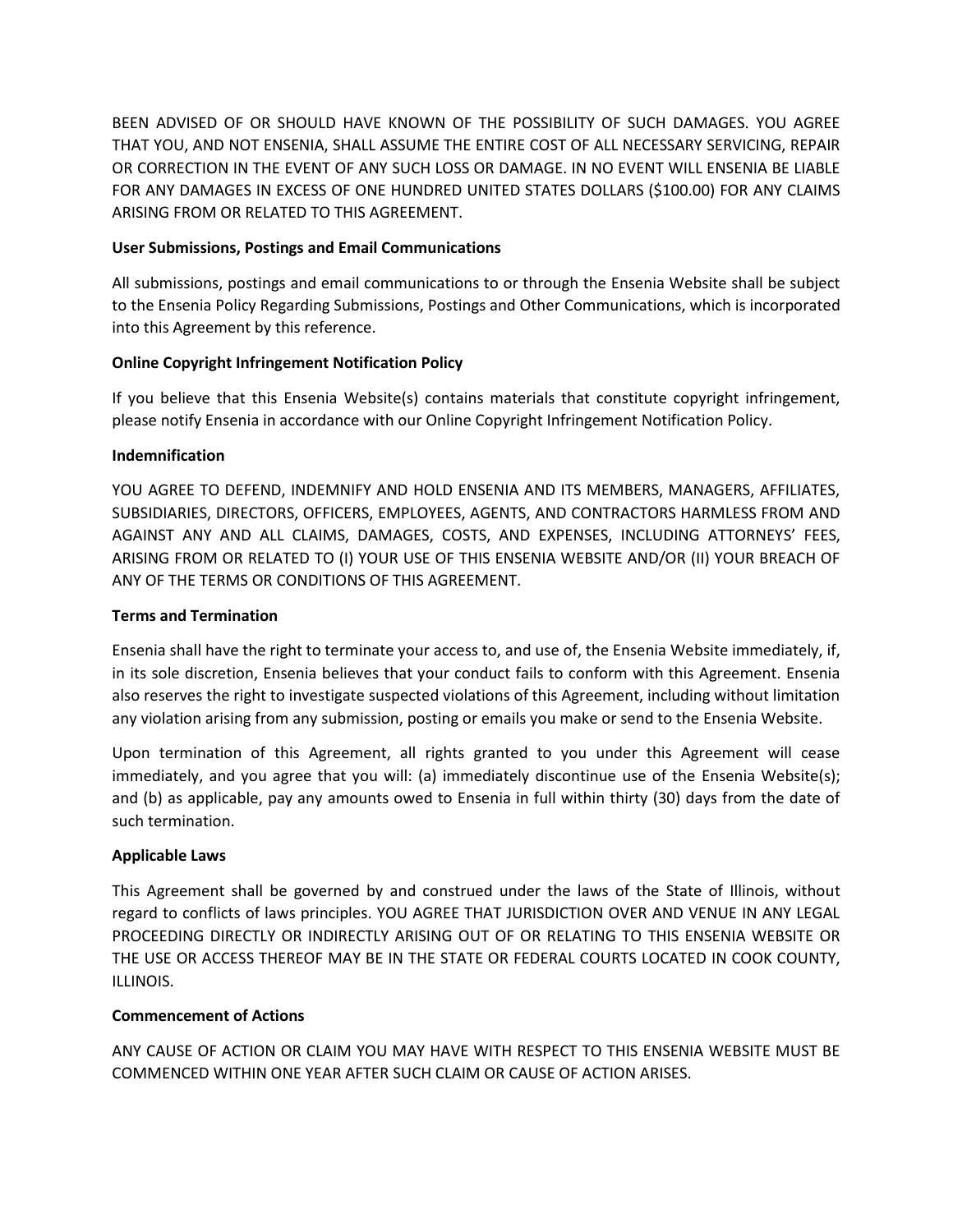#### **Miscellaneous**

The failure of Ensenia to act with respect to a breach of this Agreement by you or others does not constitute a waiver and shall not limit Ensenia's rights with respect to such breach or any subsequent breaches. Neither the course of conduct between the parties nor trade practice shall act to modify this Agreement. Ensenia may assign its rights and duties hereunder to any party at any time without any notice to you. This Agreement may not be assigned by you without Ensenia's prior written consent. If any provision of this Agreement shall be unlawful, void, or for any reason unenforceable, then that provision shall be deemed severable from this Agreement and shall not affect the validity and enforceability of any remaining provisions.

#### **Forward-Looking Statements**

This Agreement and the documents incorporated by reference herein, if any, may contain forwardlooking statements within the meaning of Section 27A of the Securities Act of 1933 and Section 21E of the Securities Exchange Act of 1934. Such statements are based on management's current expectations and assessments of risks and uncertainties and reflect various assumptions concerning anticipated results, which may or may not prove to be correct. Some of the factors that could cause actual results to differ materially from estimates or projections contained in such forward-looking statements include the pattern of brand sales, including variations in sales volume within periods; competition within the relevant product markets, including the ability to develop and successfully introduce new products, ensuring product quality, pricing, promotional activities, introduction of competing products and continuing customer acceptance of existing products; loss of distributorship rights; risks inherent in acquisitions and strategic alliances; the loss of one or more key employees; the effects of a prolonged United States or global economic downturn or recession; changes in costs, including changes in labor costs, raw material prices or advertising and marketing expenses; the costs and effects of unanticipated legal or administrative proceedings; and variations in political, economic or other factors such as currency exchange rates, inflation rates, tax changes, legal and regulatory changes or other external factors over which Ensenia has no control. Ensenia has no obligation to update any forward-looking statement in this Agreement or any incorporated document.

# **PRIVACY POLICY**

#### **General**

Welcome to the website ("Ensenia Website") of Ensenia Wealth, LLC ("Ensenia"). This Privacy Policy ("Privacy Policy") only applies to information collection and use practices on the Ensenia Website. This Privacy Policy is subject to the Terms and Conditions of Use.

#### **Links**

There might be links from the Ensenia Website or portals on the Ensenia Website to other websites. This Privacy Policy only applies to the Ensenia Website and not to websites of any other company or organization linked to or through the Ensenia Website, which may have different policies. Ensenia encourages you to review all policies, rules, terms and regulations, including the privacy policies, of each website that you visit.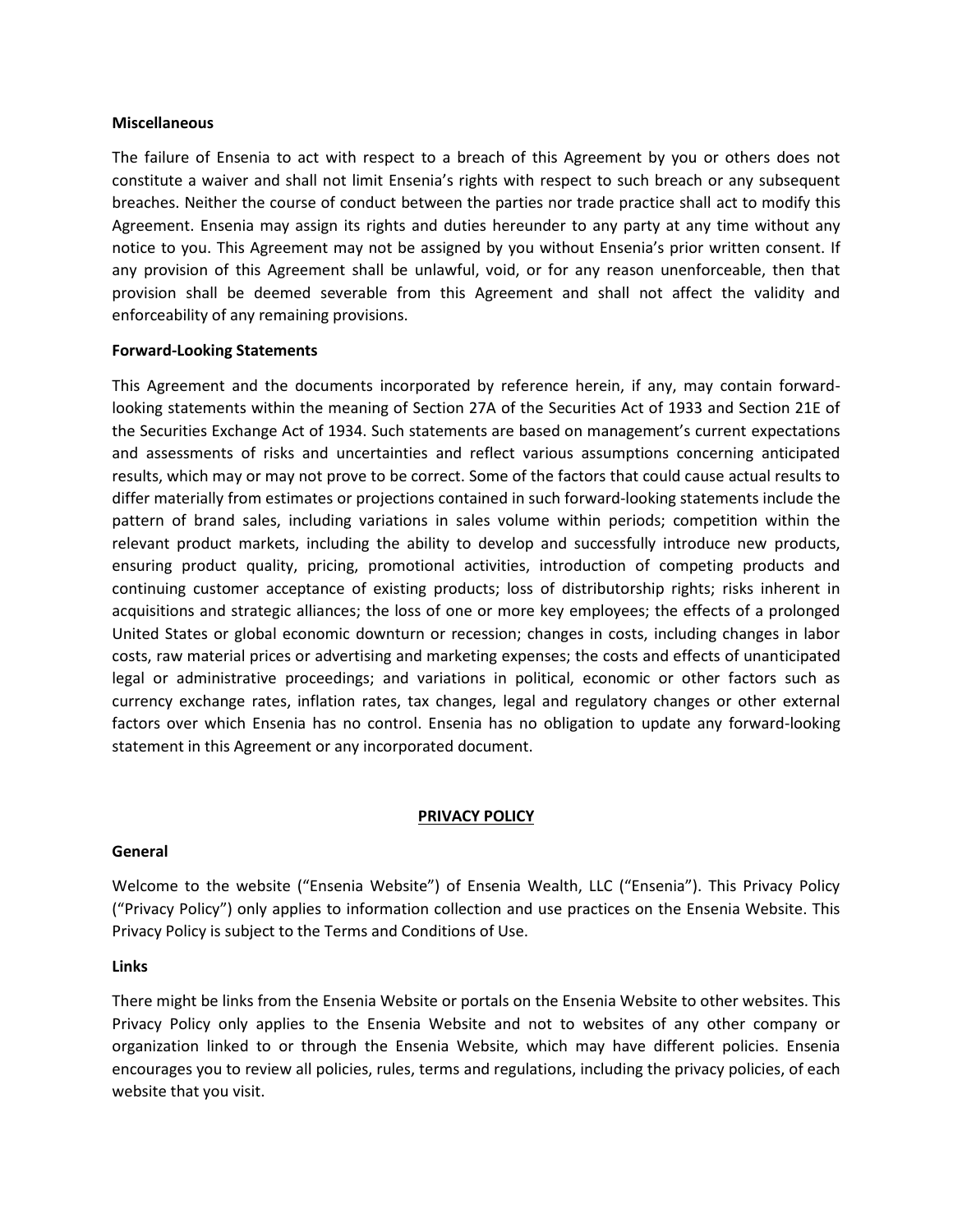### **Gathering, Modifying and Removing Information**

Ensenia may request and/or collect personal information on the Ensenia Website that you might elect to provide to Ensenia ("Personal Information") when, via the Ensenia Website, you: (a) contact Ensenia; (b) use Ensenia's services; and/or (c) send requests for information, questions, inquires, or comments to Ensenia. You are not required to provide Personal Information to access the Ensenia Website. Personal Information may include: (a) contact information (e.g., name, address, phone number and email address); (b) information regarding certain of your preferences related to Ensenia or the Ensenia Website; and/or (c) information regarding how you became aware of the Ensenia Website.

If you would like to review, correct or remove your Personal Information, please contact Ensenia at the address listed below under "Contact Ensenia." Ensenia will then make all reasonable efforts to correct or remove your Personal Information from the Ensenia active database.

#### **Gathering Anonymous Information**

Ensenia might collect non-personal and aggregate information about your and other users' use of the Ensenia Website, such as page hits, number of visits, web pages viewed and the length of visits to the Ensenia Website (collectively, "Non-Personal Information"). Ensenia does not tie this Non-Personal Information to your Personal Information.

#### **Use and Disclosure of Information**

The Personal Information that you provide will be available to Ensenia, our agents, representatives and service providers and contractors, as appropriate, to be used to respond to your inquiries or questions about Ensenia and for the purposes indicated or which may reasonably be inferred by your voluntary provision of such Personal Information and otherwise in connection with the conduct of the Ensenia business and operations. This use may include periodic telephone calls and postal and email mailings from Ensenia about new products, services or upcoming events offered by Ensenia. Ensenia does not, however, sell or furnish Personal Information to unaffiliated third parties to use in advertising or promoting their products or services, without your permission.

Ensenia may also use your Personal Information, alone or in combination with the information submitted by other users, to improve Ensenia Website's navigation or infrastructure. Also, Ensenia may use Non-Personal Information to improve your experience on the Ensenia Website and to enhance the Ensenia Website.

Third party contractors or providers of services to Ensenia that have access to your Personal Information are also expected to protect such Personal Information in a manner consistent with this Privacy Policy and to use such Personal Information only to carry out the activities or services they are performing for you or for Ensenia.

Ensenia might disclose Personal Information and Non-Personal Information, if in our opinion such disclosure is required: (a) by law; (b) to protect and/or defend Ensenia's rights; and/or (c) to protect the personal safety of any individual. In addition, in the event that all or substantially all of Ensenia's ownership and/or assets are transferred or sold to, or Ensenia is merged with, another entity, or there is a change of control of Ensenia, Ensenia may transfer Personal Information and Non-Personal Information to the successor entity.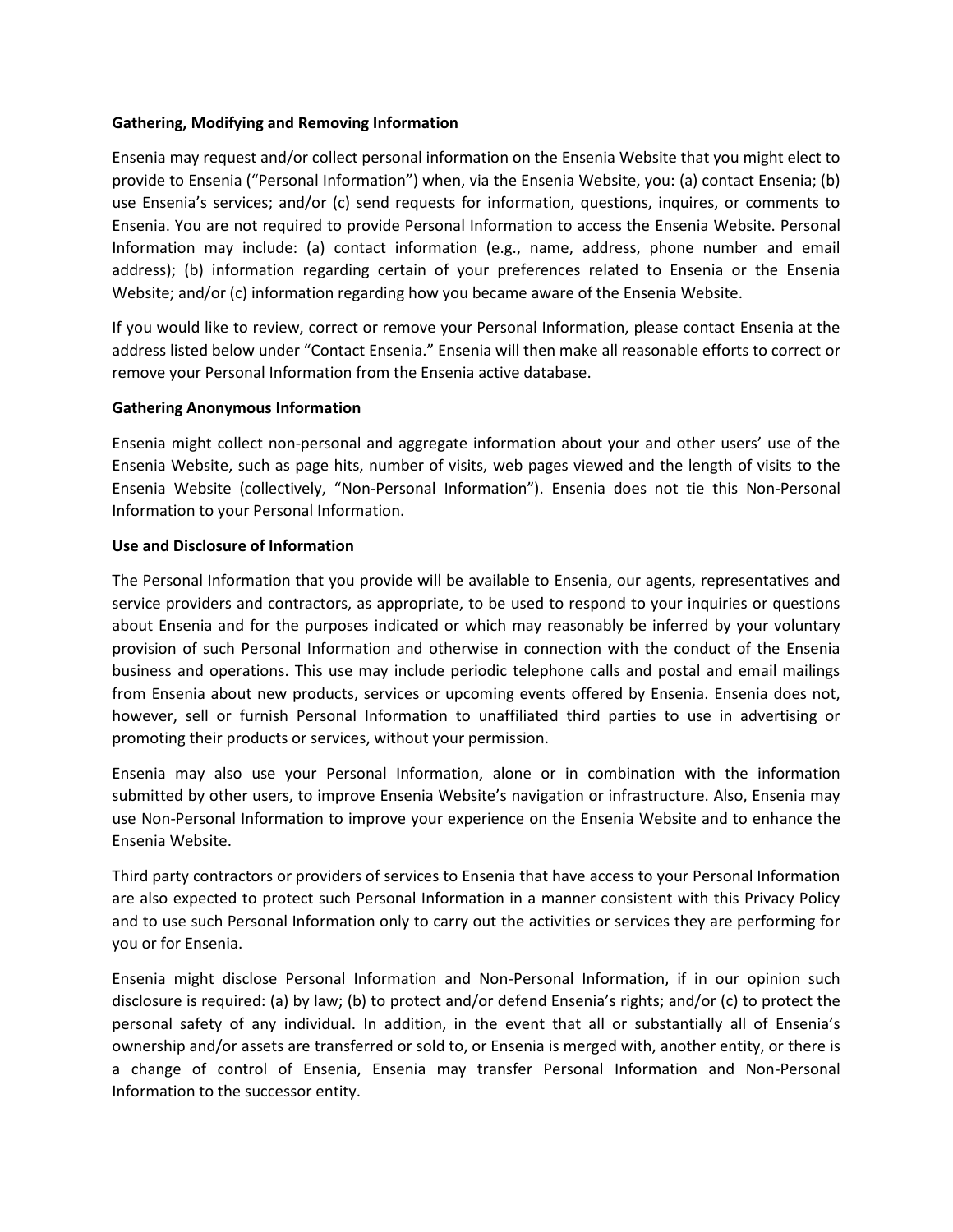#### **Internet Communications**

Communications and submissions over the Internet might not be secure. Please consider this fact before communicating or submitting any personal or confidential information through the Ensenia Website.

### **Changes**

Ensenia reserves the right to change, modify, amend and/or update this Privacy Policy at any time with or without prior notice at the sole and absolute discretion of Ensenia. Your use of the Ensenia Website following any such changes, modifications, amendments and/or updates constitutes your unconditional agreement to follow and be bound by this Privacy Policy as so changed, modified, amended and/or updated. You are responsible for reviewing this Privacy Policy each time you use or access the Ensenia Website.

Contact Ensenia if you have any questions, comments, or concerns regarding our Privacy Policy and/or information handling, privacy or maintenance practices as it relates to the Ensenia Website, please contact Ensenia at the following address:

Ensenia Wealth, LLC 2901 Butterfield Road Oak Brook, Illinois 60523 Attn: Suzanne Ballek, Chief Compliance Officer

# **ENSENIA POLICY REGARDING SUBMISSIONS, POSTINGS AND OTHER COMMUNICATIONS**

#### **Submissions**

All remarks, suggestions, ideas, graphics, or other information communicated by you to Ensenia through the Ensenia Website (collectively, the "Submission") will forever be the property of Ensenia and you waive all of your rights, including but not limited to moral rights, therein if applicable, provided that you will continue to be responsible for the content of the Submission including, without limitation, any indemnification obligations related to such Submissions. Ensenia will not be required to treat any Submissions as confidential (unless required by law or if Ensenia has agreed to treat it as confidential in other documentation), and will not be liable for any ideas for its business (including without limitation, product or advertising ideas) and will not incur any liability as a result of any similarities that may appear in future Ensenia operations. Without limitation, Ensenia will have exclusive ownership of all present and future existing rights to the Submission of every kind and nature everywhere and will be entitled to use the Submission for any commercial or other purpose whatsoever without compensation to you or any other person sending the Submission. Ensenia retains the right to review, edit or delete from the Ensenia Website any Submission which Ensenia in its sole discretion considers illegal, offensive, in violation of a third party right or otherwise inappropriate.

# **Email and Other Communications**

In connection with your use of the Ensenia Website, you consent to Ensenia recording any communication, electronic or otherwise, between you and Ensenia and retaining any information and data you submit while using the Ensenia Website.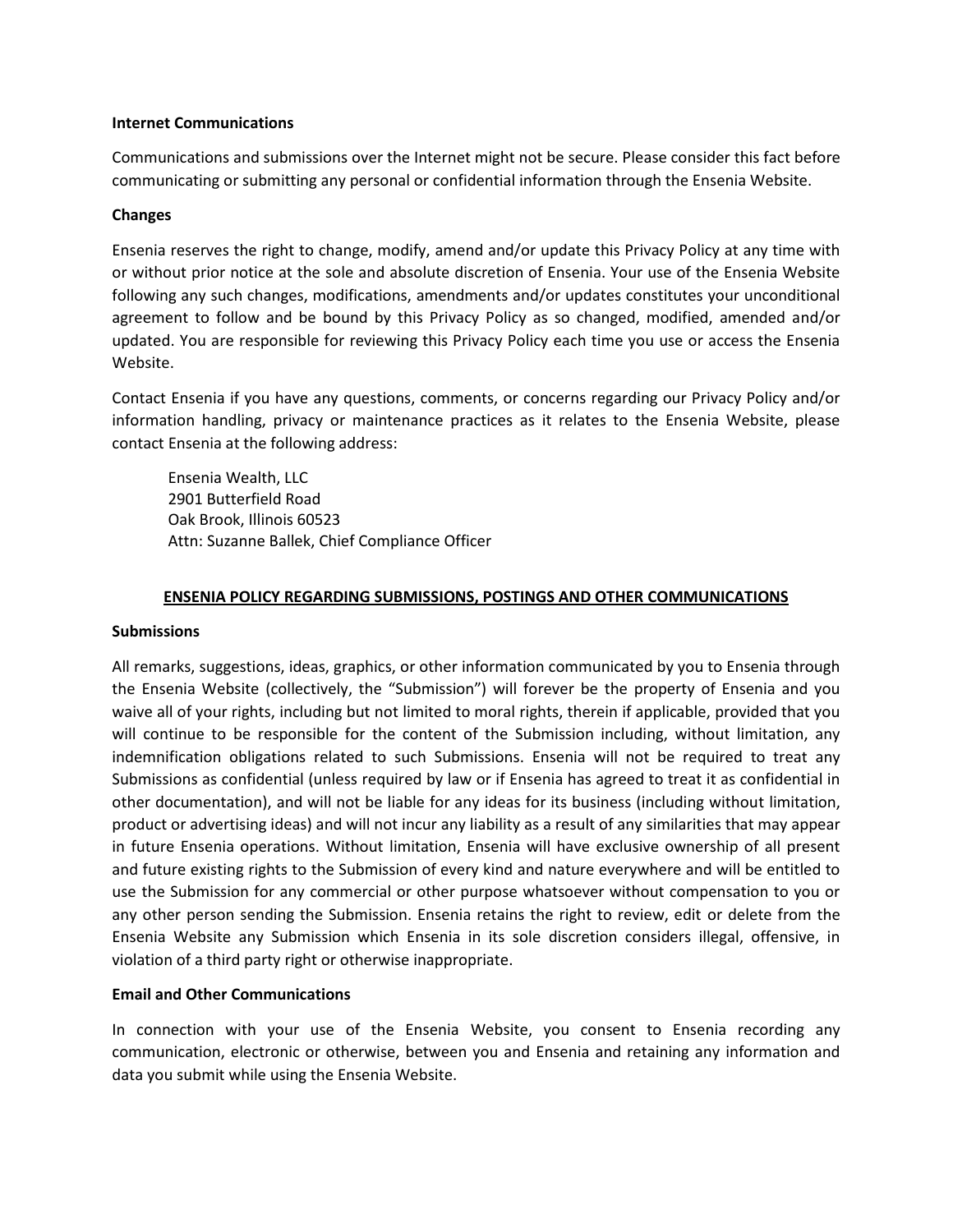In using the Ensenia Website, you may be permitted to communicate electronically with Ensenia by sending electronic mail to Ensenia; however, you acknowledge and agree that only general information or inquiries may be submitted to Ensenia via electronic mail and any other submissions or communications on or through the Ensenia Website (e.g., the placement of orders) may be submitted only in accordance with the express instructions set forth on the Ensenia Website for such submissions or communications. Please do not send any time-sensitive communications to Ensenia via e-mail as Ensenia cannot be responsible for responding to any such communications.

# **Investigations**

Ensenia may seek to gather information from the user who is suspected of violating this Agreement, and from any other user. Ensenia may suspend any users whose conduct or postings are under investigation and may remove such material from its servers as it deems appropriate and without notice. If Ensenia believes, in its sole discretion, that a violation of this Agreement has occurred, it may edit or modify any submission, posting or e-mails, remove the material permanently, cancel postings, warn users, suspend users and passwords, terminate accounts or take other corrective action it deems appropriate. Ensenia will fully cooperate with any law enforcement authorities or court order requesting or directing Ensenia to disclose the identity of anyone posting any emails, or publishing or otherwise making available any materials that are believed to violate this Agreement. YOU WAIVE AND HOLD HARMLESS ENSENIA FROM ANY CLAIMS RESULTING FROM ANY ACTION TAKEN BY ENSENIA DURING OR AS A RESULT OF ITS INVESTIGATIONS AND/OR FROM ANY ACTIONS TAKEN AS A CONSEQUENCE OF INVESTIGATIONS BY EITHER ENSENIA OR LAW ENFORCEMENT AUTHORITIES.

# **ONLINE COPYRIGHT INFRINGEMENT NOTIFICATION POLICY**

If you believe that the Ensenia Website contains materials that constitute copyright infringement, please notify our Designated Agent, Suzanne Ballek, in writing using the following contact information:

Name of Designated Agent to Receive Notification of Claimed Infringement:

# Suzanne Ballek

Full Address of Designated Agent to which Notification should be Sent:

Ensenia Wealth, LLC 2901 Butterfield Road Oak Brook, Illinois 60523 Telephone Number of Designated Agent: (630) 218-8000

Under Title 17, United States Code, Section 512(c)(3)(A), your notice of a claimed copyright infringement to our Designated Agent must be in the form of a written communication that includes the following information:

•Your address, telephone number and e-mail address;

•Identification of the copyrighted work (or works) that you claim has been infringed;

•A description of the material that you claim is infringing the copyrighted work;